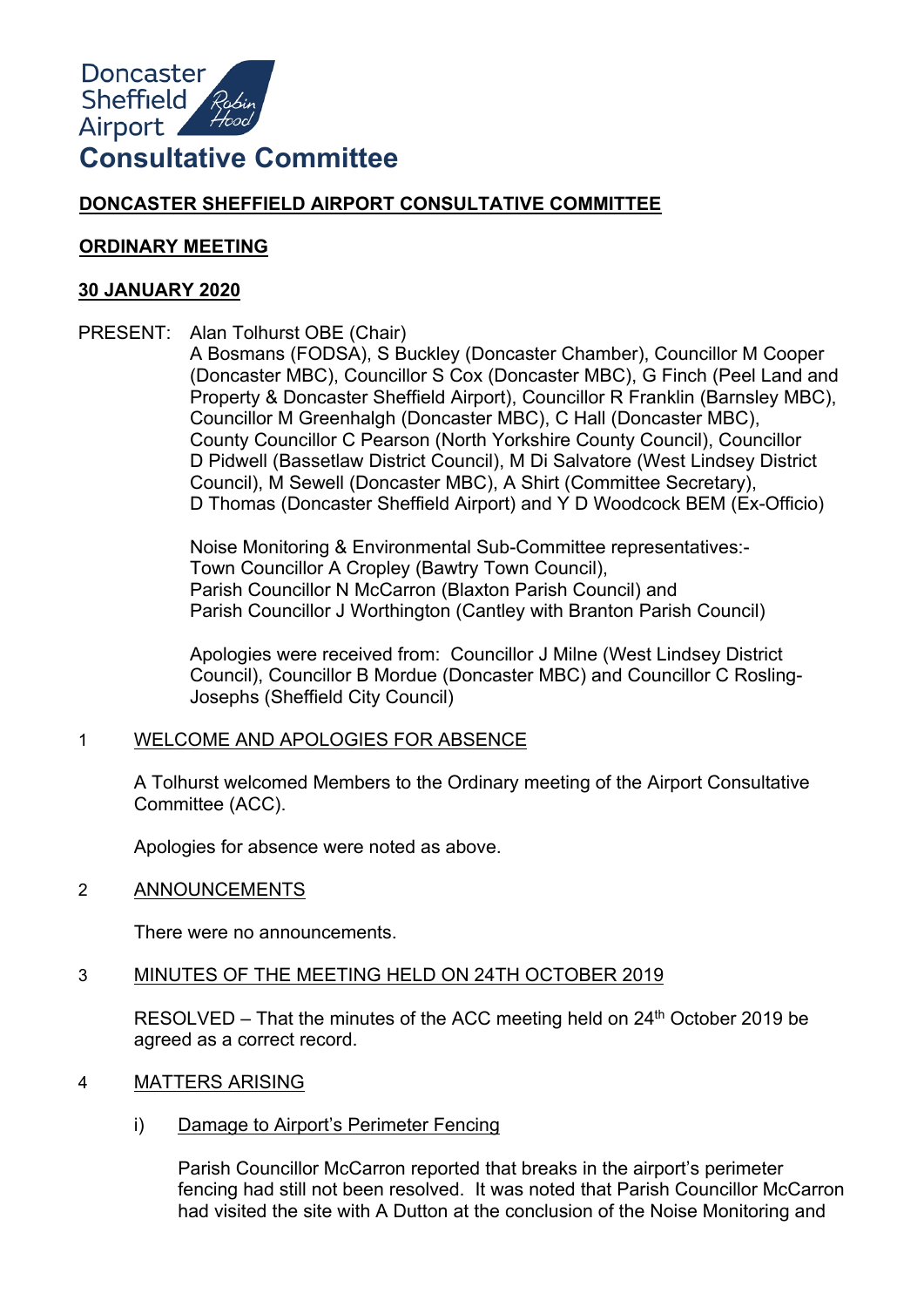Environmental Sub-Committee held on 5<sup>th</sup> December 2019 where a series of photographs had been taken of the damage. **ACTION: G Finch and D Thomas to discuss with A Dutton.**

ii) ACC Member Visits to the National Police Service (NPAS) Hangar and Cargo Hangar

K Stow reported that a series of dates would be circulated shortly to obtain Members' availability to visit the NPAS Hangar and Cargo Hangar. **ACTION: S Farrell via A Shirt.**

## 5 AIRPORT ACTIVITIES UPDATE REPORT

K Stow was pleased to inform the Committee that the UK Aviation Minister, Paul Maynard, MP would be visiting DSA later today, as the airport announced a £10m redevelopment plan for the terminal building.

It was noted that the £10m was made up from a loan of £5m, secured from the Sheffield City Region's Local Growth Fund. The remaining £5m had been secured from the Peel Group.

The £10m terminal investment programme included a number of improvements and new facilities, including the expansion of the retail food and beverage offering, new gate bridges to the apron (including one for passengers with reduced mobility) and an expansion of the arrivals hall and central security search area including the introduction of new technology to improve passenger processing. It was noted that several of the proposed improvements were scheduled to be completed for Summer 2021.

Members were made aware that, as part of the Government's Regional Connectivity Review, DSA would be sharing its plans with the Aviation Minister how DSA could support Government strategy to level up the North.

It was highlighted that there was the potential to unlock 33,000 gross jobs over the next 10 years - 10,000 of them within the next 5 years, in engineering, manufacturing aviation, energy and construction.

The Aviation Minister would also be briefed on the plans for the East Coast Mainline Station scheme into the airport site which would significantly extend the airport's public transport catchment area. The scheme offers exceptional value for money with a 22:1 return on investment. The scheme was deliverable within the next five years.

Members were informed that the DSA would be shortly embarking on producing a Sustainability Strategy for the airport to become net zero carbon. DSA would be working with the Sheffield City Region's (SCR) Local Enterprise Partnership (LEP) on its plans as part of the Strategic Economic Plan for the city region.

The leakage from passenger car journeys to other airports would also be investigated. By levelling-up the under-provision of airlines seats in Yorkshire, there was the potential to save up to 80 million road miles and c23,000 tonnes of CO2 which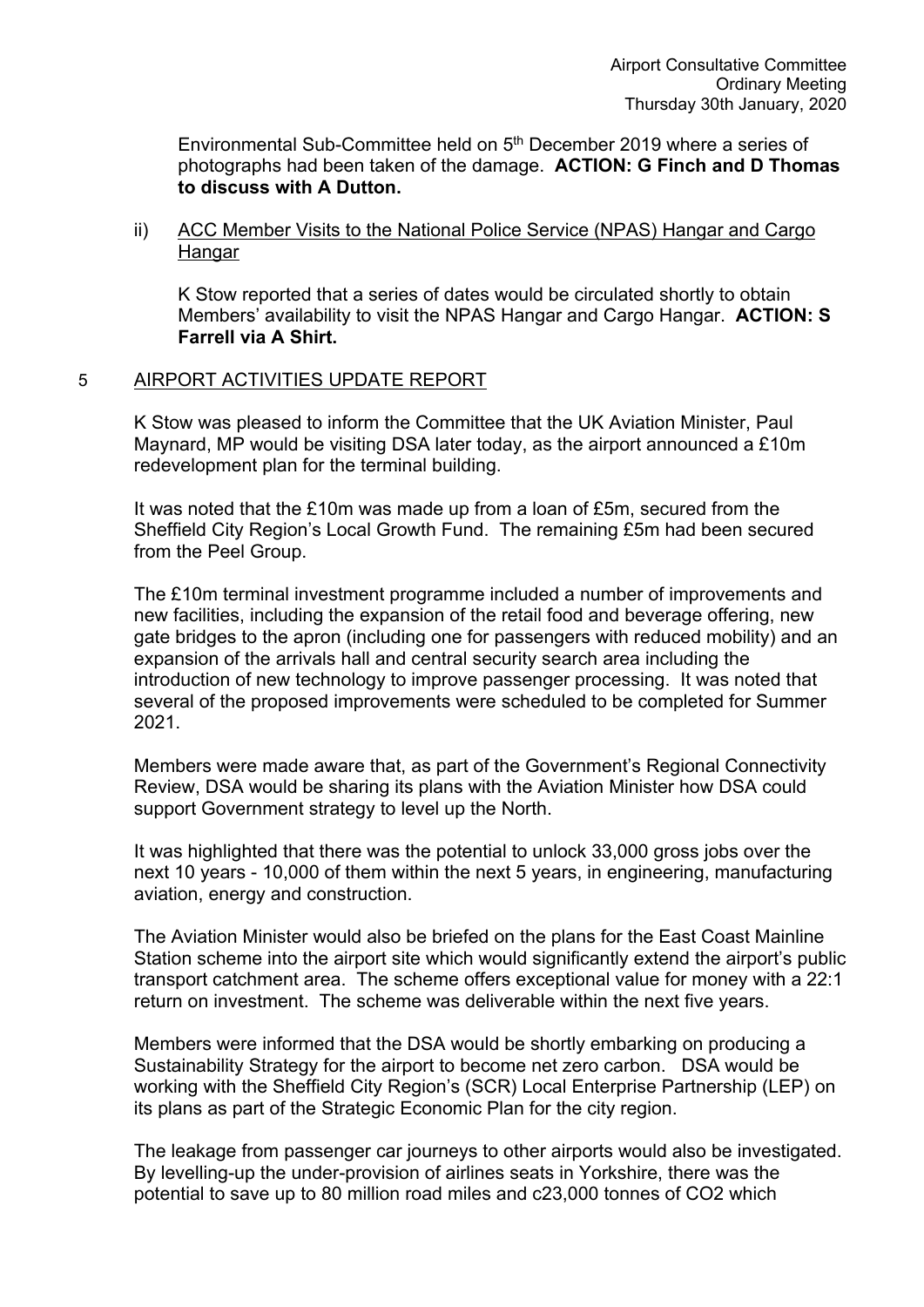currently result from surface leakage, which could be clawed back if capacity could be provided at DSA.

G Finch added that, CAA data stated that 3.6m passengers from the South Yorkshire region were flying from other UK airports. 1.7m passengers from the region were flying from Manchester Airport each year. This amounted to 30 million vehicle miles over the course of a year, creating 8,500 tonnes of carbon.

In response to Members' questions around employment opportunities and job creation on-site, K Stow informed Members that, job creation needed to happen in a responsible and sustainable manner and in a partnership approach with DSA and occupiers on-site to develop a local talent pool.

Councillor Cooper commented that, in terms of future job opportunities, he did not wish to see recruitment limited to low-level jobs.

K Stow re-emphasised that the airport could not undertake this task independently; they required the support of the SCR, partners, schools, universities and colleges. Additionally, the airport had been speaking with Nick Fletcher MP about skilled jobs and apprenticeships. The creation of 10,000 jobs within the next 5 years was realistic, provided that everyone works together.

It was suggested that a presentation be made by Jenocon at a future ACC meeting in relation to the work they are undertaking on behalf of the airport with regards to employment opportunities at the airport and wider site.

Members were informed that the airport was currently working with a consultant, Doncaster MBC and Sheffield City Region on plans to bid to become a freeport at DSA. This followed Boris Johnson's announcement last year, that Government was planning to create up to ten freeports across the UK after Brexit.

If DSA's bid was successful, it would allow firms to import goods and then re-export them outside normal tax and customs rules.

In relation to the Heritage Memorial Project, K Stow reported that she had recently met with Peter Nears who had expressed an interest in the work being undertaken by the Sub-Group.

RESOLVED – That the update be noted.

# 6 UKACCS PAPER ON LAND USE PLANNING AND NOISE MANAGEMENT

A Tolhurst introduced a paper that was presented at the UKACC's Annual Meeting last year on the issue of planning and noise which highlighted a bespoke noise policy that Crawley Borough Council, the local planning authority for Gatwick had in place to try to prevent residential development in noise sensitive areas close to the airport.

A Tolhurst asked if Doncaster MBC had any bespoke Local Plan policies specific to noise and flooding for areas close to the airport.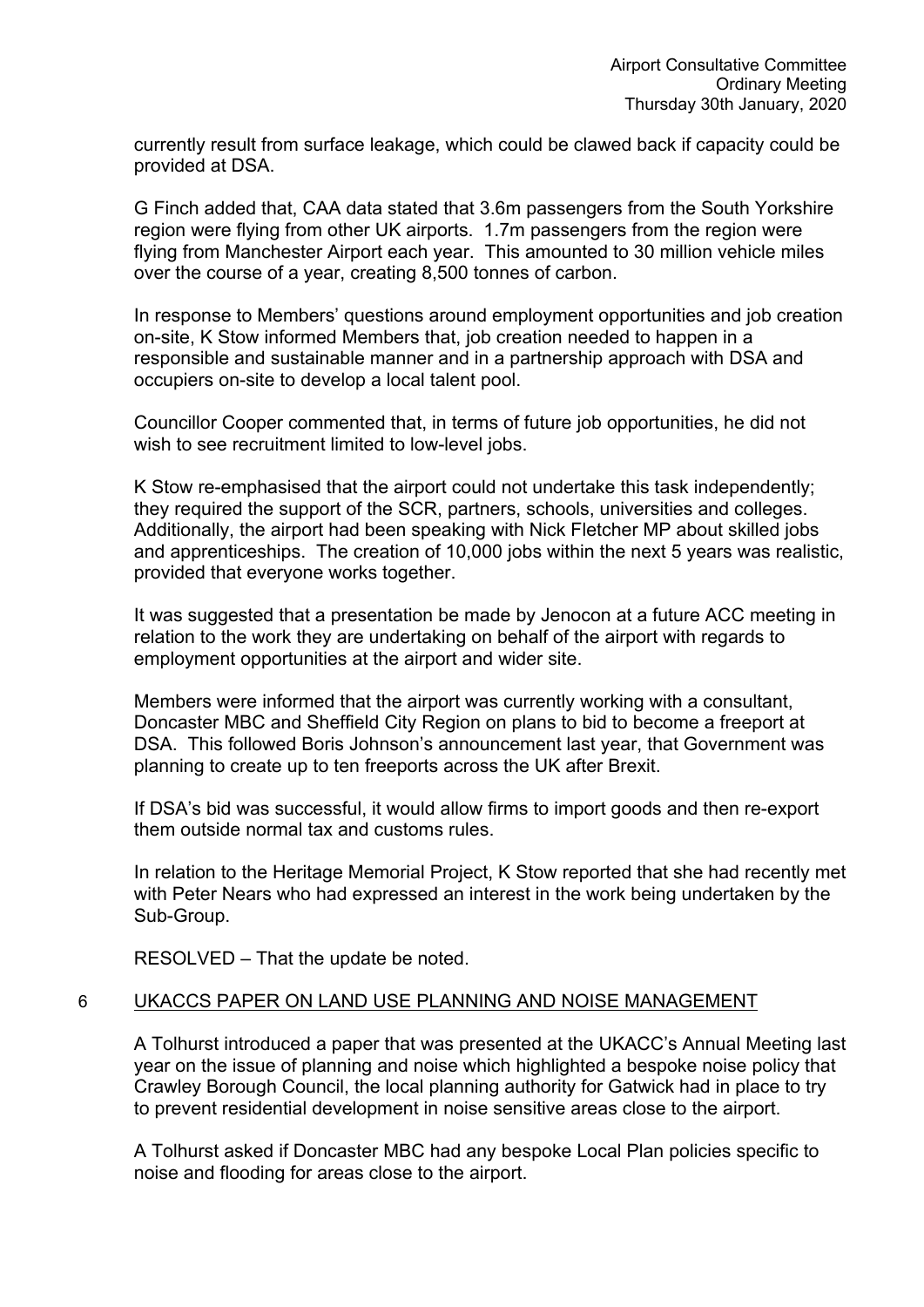C Hall reported that Doncaster MBC's Local Plan would be submitted to Government for examination in February 2020. Currently, there was no justification for bespoke noise and flooding policies for areas close to the airport.

In response to Members' questions, it was explained that Doncaster MBC did consider cumulative land use when considering new planning applications and not just site specific applications. Applications would also be considered on their own merit.

G Finch referred to the planning application for the extension of the terminal building. He confirmed that updated information had been submitted to Doncaster MBC with regards to surface water drainage, which would be directed via the airport's existing water system.

A Tolhurst asked if there had been any problems around the airport arising from the relaxation of permitted development rights.

M Sewell replied that he was not aware of any problems being report to Doncaster MBC following the relaxation of permitted development rights.

RESOLVED – That the position be noted.

# 7 SUGGESTIONS FOR BRIEFINGS AND VISITS IN 2020

A Tolhurst asked Members if they had any suggestions for future briefings and visits.

The following areas were suggested by Members:-

- Briefing by Jenocon on the work they are carrying out with regards to employment opportunities at the airport and wider site
- Briefing from Redline Security
- Briefing from the Airport's Fire Station
- Update from Ian Smith on DSA's performance in relation to the global Airport Service Quality (ASQ) survey.
- Visit to the 2Excel Aviation Hangar
- Visit to NPAS Hangar (Arrangements being made for Members to visit)
- Visit to Cargo Hangar (Arrangements being made for Members to visit)

# 8 DRAFT MINUTES OF THE NOISE MONITORING AND ENVIRONMENTAL SUB-COMMITTEE HELD ON 5TH DECEMBER 2019

Parish Councillor McCarron highlighted that, at the meeting held on 5<sup>th</sup> December 2019, it had been agreed that a simplified briefing note / map on DSA's Airspace changes would be produced to help Members to communicate the changes to their local communities. **ACTION: D Thomas to discuss with R Cooke at Cyrrus.** 

RESOLVED – That the draft minutes of the Noise Monitoring and Environmental Sub-Committee held on 5<sup>th</sup> December 2019 be noted.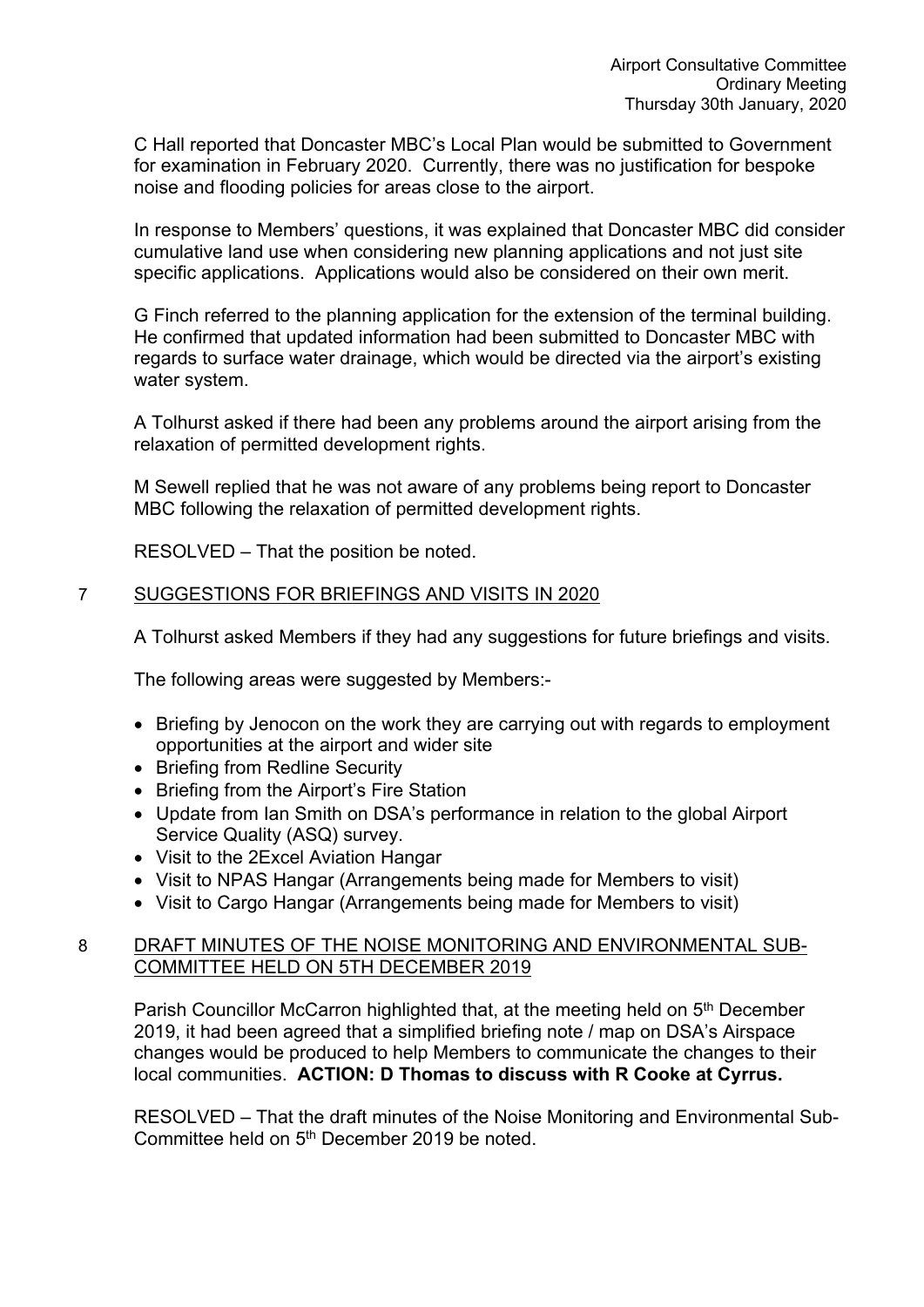## 9 ANY OTHER BUSINESS

### i) Environment and Sustainability Manager Post, DSA

G Finch reported that the draft job description for the Environment and Sustainability Manager vacancy was currently being developed to cover both airside, landside and sustainability.

## ii) Mayflower  $400<sup>th</sup>$  Anniversary – 2020 Celebrations

Councillor Greenhalgh provided the Committee with an update on the work taking place locally to commemorate the  $400<sup>th</sup>$  anniversary of the Mayflower later this year.

Discussions had taken place with K Stow regarding a possible exhibition in the Airport's terminal building featuring a 12ft scale model of the Mayflower.

#### iii) Opportunities Doncaster and the Doncaster Promise

S Buckley provided the Committee with an overview of Opportunities Doncaster and the Doncaster Promise agreement.

## iv) Linkages with the Advanced Manufacturing Park (AMP), Rotherham

In response to a question from A Tolhurst, G Finch confirmed that there had previously been a good working relationship with the AMP. The University of Sheffield had recently appointed a new President and Vice-Chancellor, which the airport envisaged re-building a new working relationship with.

#### v) Vulcan Visitor Centre

G Finch reported that the airport had acquired a plot of land located north to the airport site for the Vulcan to the Sky Trust to develop their own building when they are in a position to commit.

#### vi) Concrete Blocks – Old Bawtry Road

G Finch reported that the concrete blocks on Old Bawtry Road had now been relocated onto Peel's land.

#### vii) Partnership Working

Councillor Franklin reflected upon today's meeting. He stated that there needed to be good dialogue with Sheffield City Region and Network Rail regarding connectivity on the East Coast Mainline.

#### viii) Highways Signage to DSA

County Councillor Pearson reported that the highways signage from the M18 was confusing, due to signage stating that the 'airport' was straight on. If followed, passengers would arrive at Humberside airport.